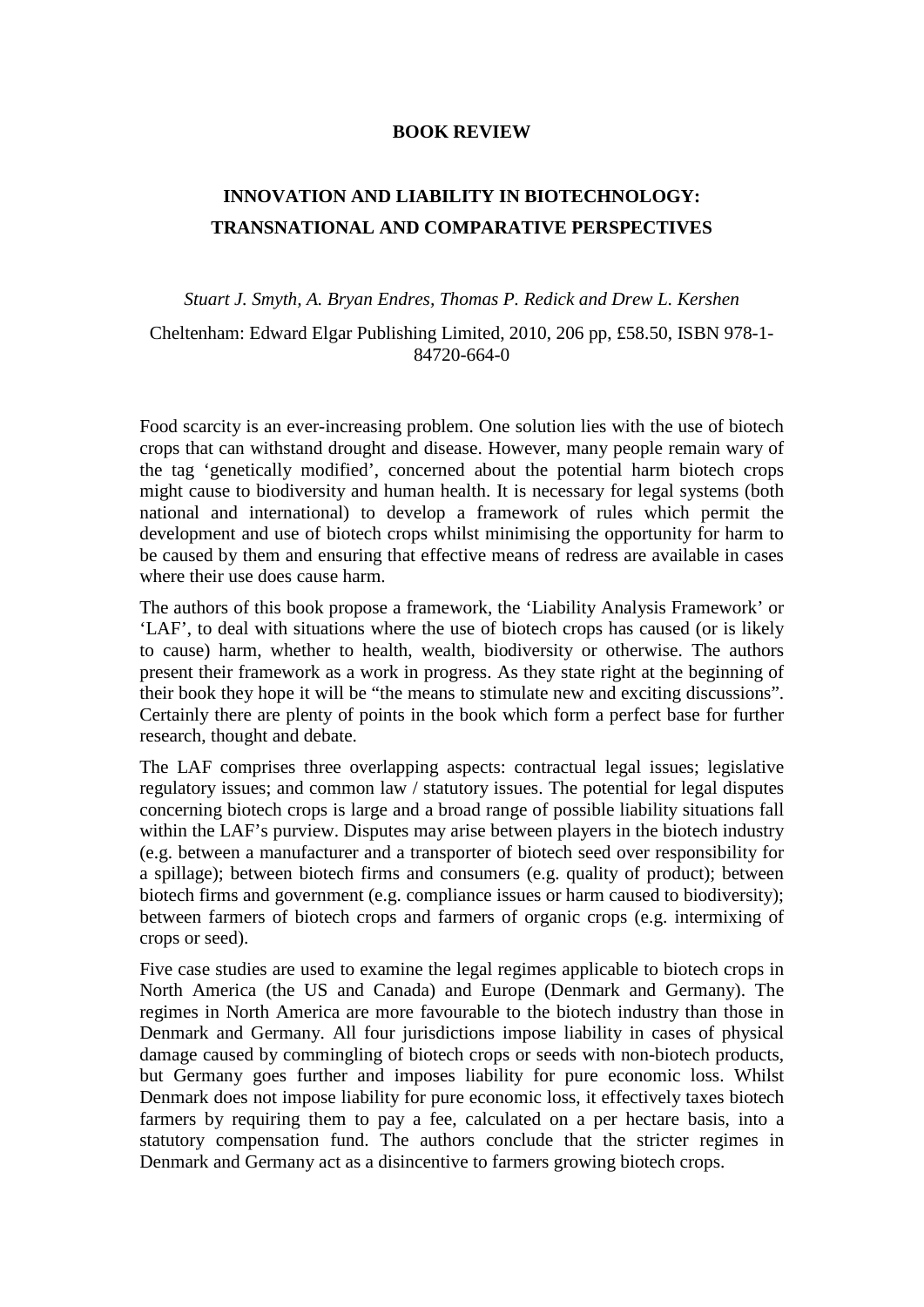Liability for genetically modified organisms is a topic for international as well as national law and the authors analyse the discussions that took place between the parties to the Cartagena Protocol on Biosafety concerning liability for damage to biodiversity caused by genetically modified organisms. Those discussions resulted in the Nagoya-Kuala Lumpur Supplementary Protocol on Liability and Redress which was finalised after the book went to press.

The scope of the LAF is wide and, having looked at specific examples of liability, the authors turn to consider broader issues: the interface of patent policy with regulation and liability; the development and use of coexistence strategies; and non-adopter liabilities. These discussions raise interesting questions: Should a patentee be liable for harm caused by the patented product? If so should the duration of such liability be co-extensive with the term of the patent or should it last longer? Should co-existence strategies be left to develop on an ad hoc basis or should governments regulate for them? Should there be regulations concerning seed purity? Should non-adopters (i.e. farmers who do not use biotech crops) be liable for damage caused by their decision such as the spread of weeds, diseases and toxins that might otherwise have been avoided?

Another aspect of the LAF is liability communication. The authors address the importance of educating the public about the benefits and drawbacks of innovative technologies. Whereas North Americans are confident about food biotechnology, Europeans are much more wary, a fact reflected in the tougher regulatory and liability regimes that were observed in the European jurisdictions studied. The authors consider ways in which consumer confidence can be improved and conclude that three factors will lead to greater biotech crop acceptance: continued safe use; the expiry of patents over current biotech crops (which will ease the 'ownership of life' controversy) and, pragmatically, the economic pressures caused by rising food prices. An over-precautionary approach to regulation can be disadvantageous to consumers where it prevents them obtaining the benefit of an innovative product. The authors illustrate this point by looking at the situation in Canada, where significant delays in regulating 'plant molecular farming' techniques (by which antibodies or enzymes for use in humans are produced in plants) resulted in some firms in the industry transferring their activities to the US.

In their concluding remarks the authors reiterate the main theme of the book, that of obtaining the right balance between innovations on the one hand and risk management on the other:

"Ultimately, one overriding issue is beginning to emerge: to what degree will industries and societies be affected by the rigorous application of liability to future innovations? Will liability laws enable an industry to manage risk better, or will they place insurmountable hurdles to innovation, leaving biotech crops in a niche role?"

The message that comes across from the book is that the initial distrust that can greet innovative technologies should not cloud the thinking of those responsible for devising and imposing liability regimes. Innovative products have the capacity to do much good and it would be wrong to stifle their development with over-rigorous liability regimes. Indeed, the authors' technique of asking what damage could be caused by not using biotech crops certainly challenges the precautionary approach that might otherwise be adopted by readers. However, as the authors recognise, there is potential for biotech crops to do harm and that cannot be overlooked. It is important